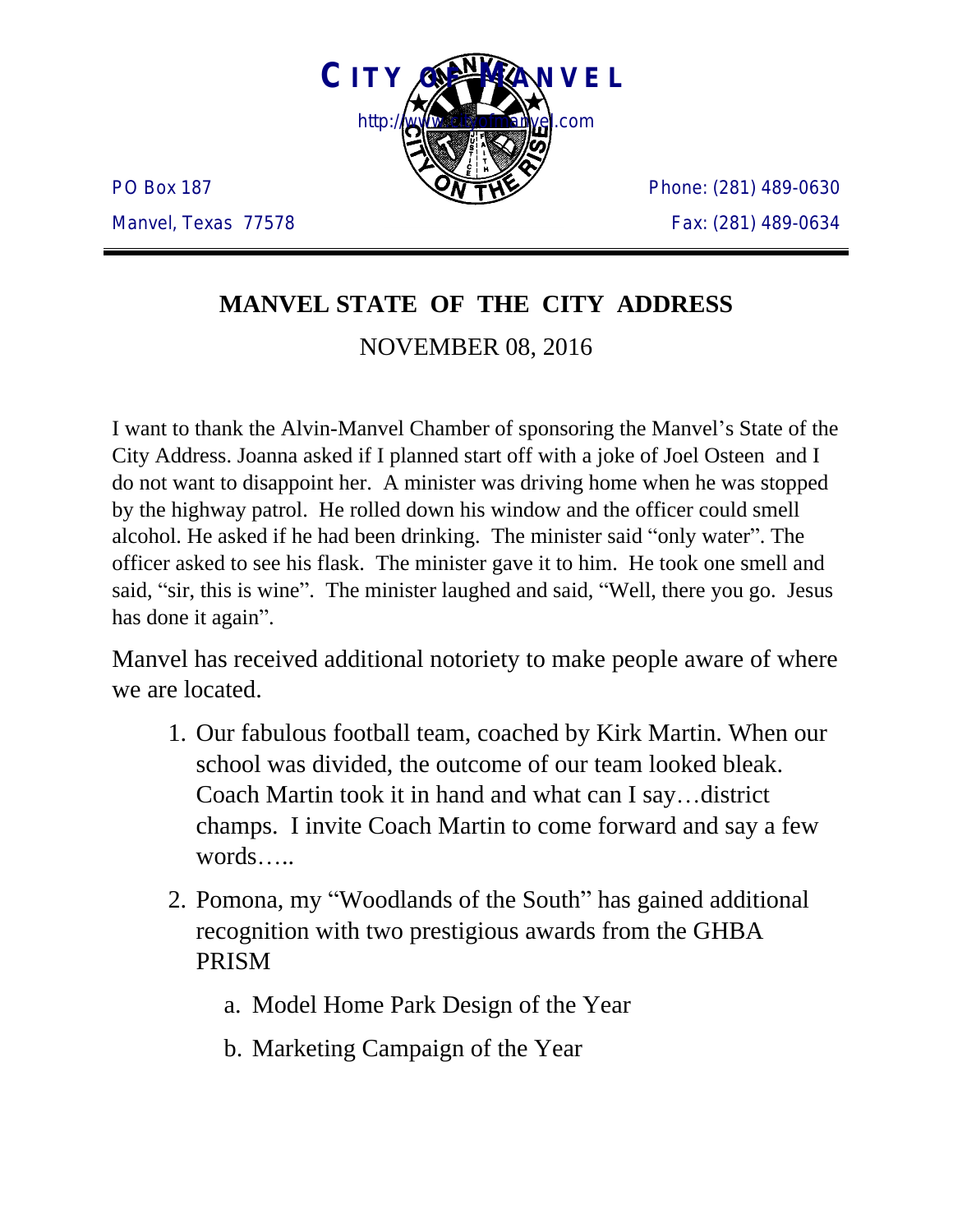I invite Russ Bynum, General Manager of Hillwood to come forward to say a few words……

Now to the business at hand: I invite my council to stand and be recognized as well as all of the department heads that do such a magnificent job**. Team effort..together each achieves more**.

## **The housing market is doing remarkedly well.**

Southfork..has built out with …818 homes

These subdivisions are still building:

Rodeo Palms….1157

Sedona Lakes….563

Pomona….117

Lakeland….291

Future: Blue Water Lakes…329 and Newport Lakes..199.

South fork Ranch Apartments….326 rent \$1200 and up

#### **Commercial Retail have held their own:**

Manvel Town Center at SH288 and SH6…West side

270 acres of retail commercial where hopefully a Krogers will be located there. Negotiations are still going on.

#### Presidio at Manvel at SH288 and SH6 on the East side

400 acres 200 in light commercial, hopefully a HEB will be located there and 200 in residential. Again, negotiations are moving forward.

STRIPES has opened at FM1128 and SH6. Wonderful location and business in thriving.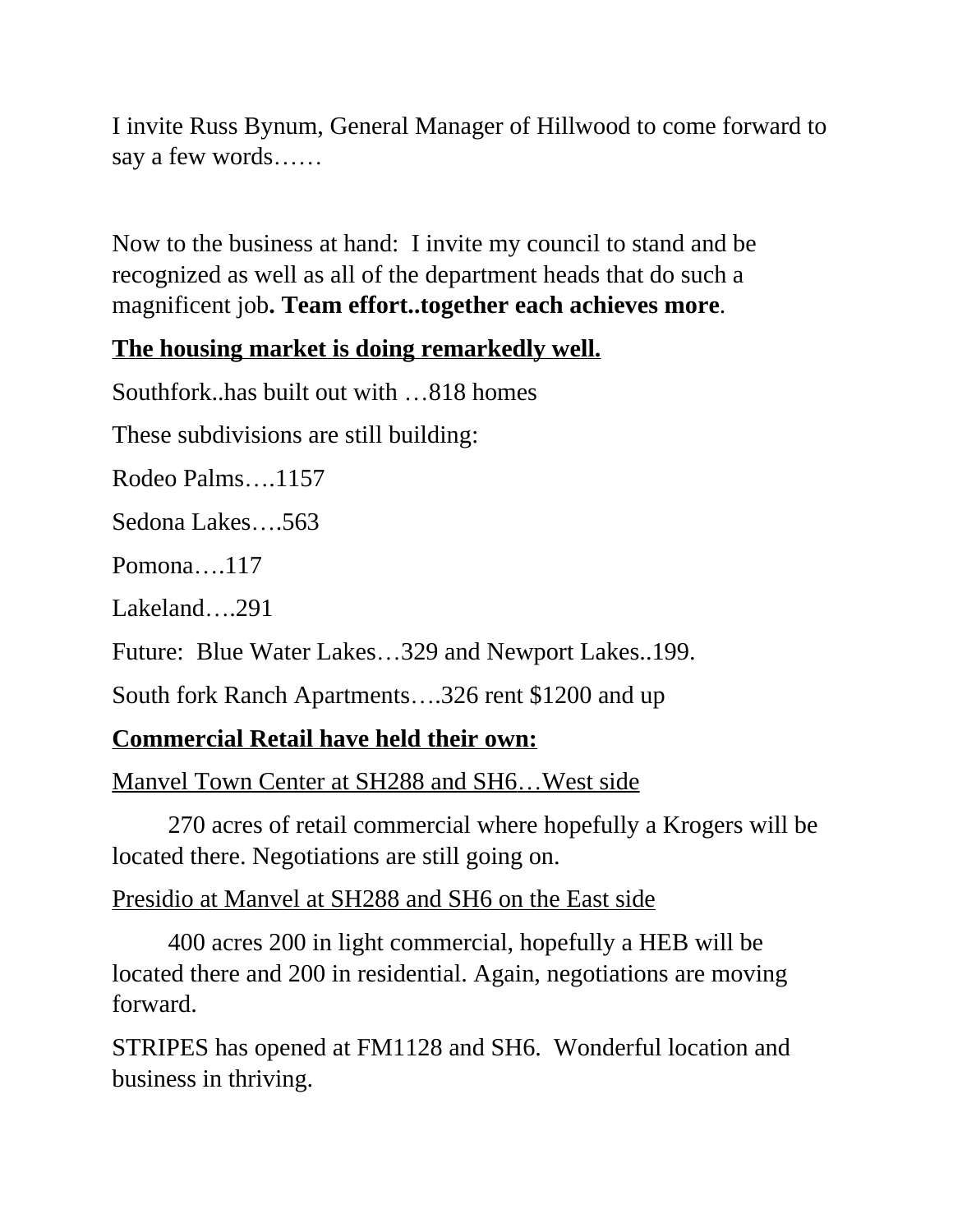## **FUTURE PLANS**:

AISD CTE Building, two stories, 135,000 square feet slated to open in the fall of 2017

HCS Chemical Plant investing over \$15 million dollars in remodeling and expansion.

Manvel Seafood is planning a new strip center of 10,500 sq feet including a 5000 sq ft restaurant, 2000 sq ft meeting room and 4 rental spaces slated to begin construction after the first of the year.

Brooke Honore and his new restaurant, BROOKE, where Stoneco is now located, will feature mainly cajin eatins. He, too, plans for opening after the first of year.

Big Horn Bar-b-q is reviewing several locations here in Manvel. Good eating and new options are on the table.

# **BUILDING PERMITS…from October 01, 2015 to September 30, 2016 with evaluations**

Residential…446….\$107,646,721.00 Commercial Remodel….6….\$470,000.00 New Commercial….27….\$53,693,546.00 Residential Assessory Buildings…33….\$1,803,265.00 Demolition 9

# **NEW ADDITION TO MANVEL**

Sedona Lakes will be deeding to the city Almost Heaven Park. It consists of 21 acres: an 11 acre lake and 10 acres of spacious trees. They will add a walking trail around the lake, 2 aeraters in the lake and the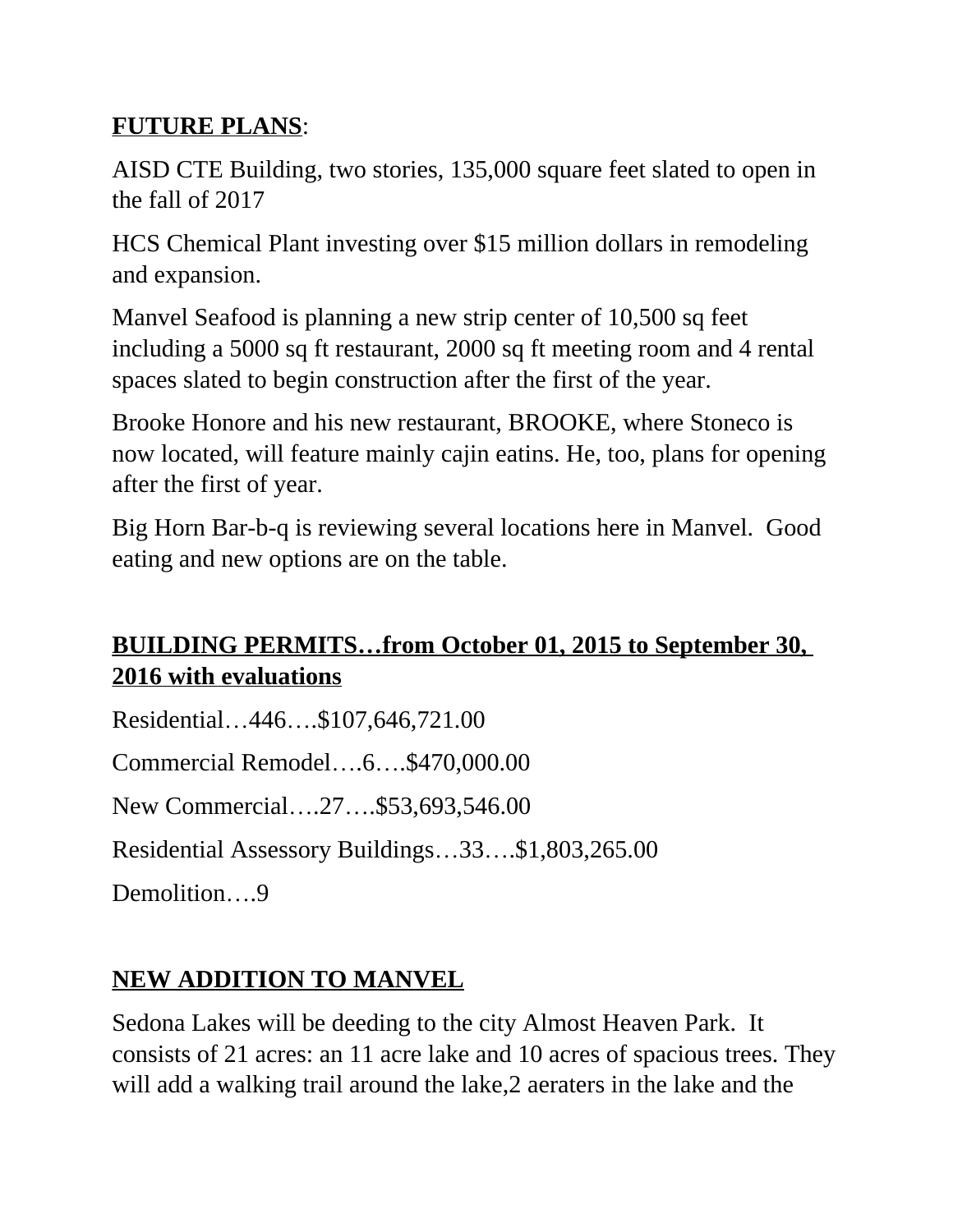lake with be stocked with fish. The county has offered to help with other amenities for our park..please stay tuned for future developments.

#### **TRANSPORTATION**

TxDot should begin around the end of November to add raised median barriers along SH6 to restrict the movement of traffic as shown in the graphic illustration. Please note the short term medians are in blue. This will restrict the left out maneuver and resist points by 50%. Where you see the red and green dash lines on the right side of the screen will be a new signal location at the future Manvel Parkway. Hopefully this will increase the safety of this area.

This is the latest information I have received from Matt Hanks our Brazoria County Engineer regarding the toll road. The Brazoria County portion of the SH288 toll lanes project is a 5 miles segment stretching from just north of CR58 to the Brazoria/Harris County Line, The project is 4 toll lines (two in each direction) placed in the current grassy median of SH288. There will be four entrances and exits onto and from the toll lanes. Two entrances/exits will be from the general purpose lanes to the toll lanes; one just north of CR58 where the project begins and the other just south of FM518. There will also be an elevated ramp connecting the access roads and the toll lanes just north of FM518. And finally there will be another elevated structure at Hughes Ranch Road/Discovery Bay connection to the toll lanes. In addition to the toll lanes Brazoria County obtained funding to improve the interchange at FM518 which includes the general purpose lanes bridges over FM518, access road improvements at all four corners and widening of FM518 from Business Center Drive to cr94(Smith Ranch Road). Total estimated construction cost for the 5 miles segment is approximately \$100 million. Schedule currently has the Brazoria Segment advertising for bids early December 2016 with construction starting early April 2017. Both the Harris County Segment and the Brazoria County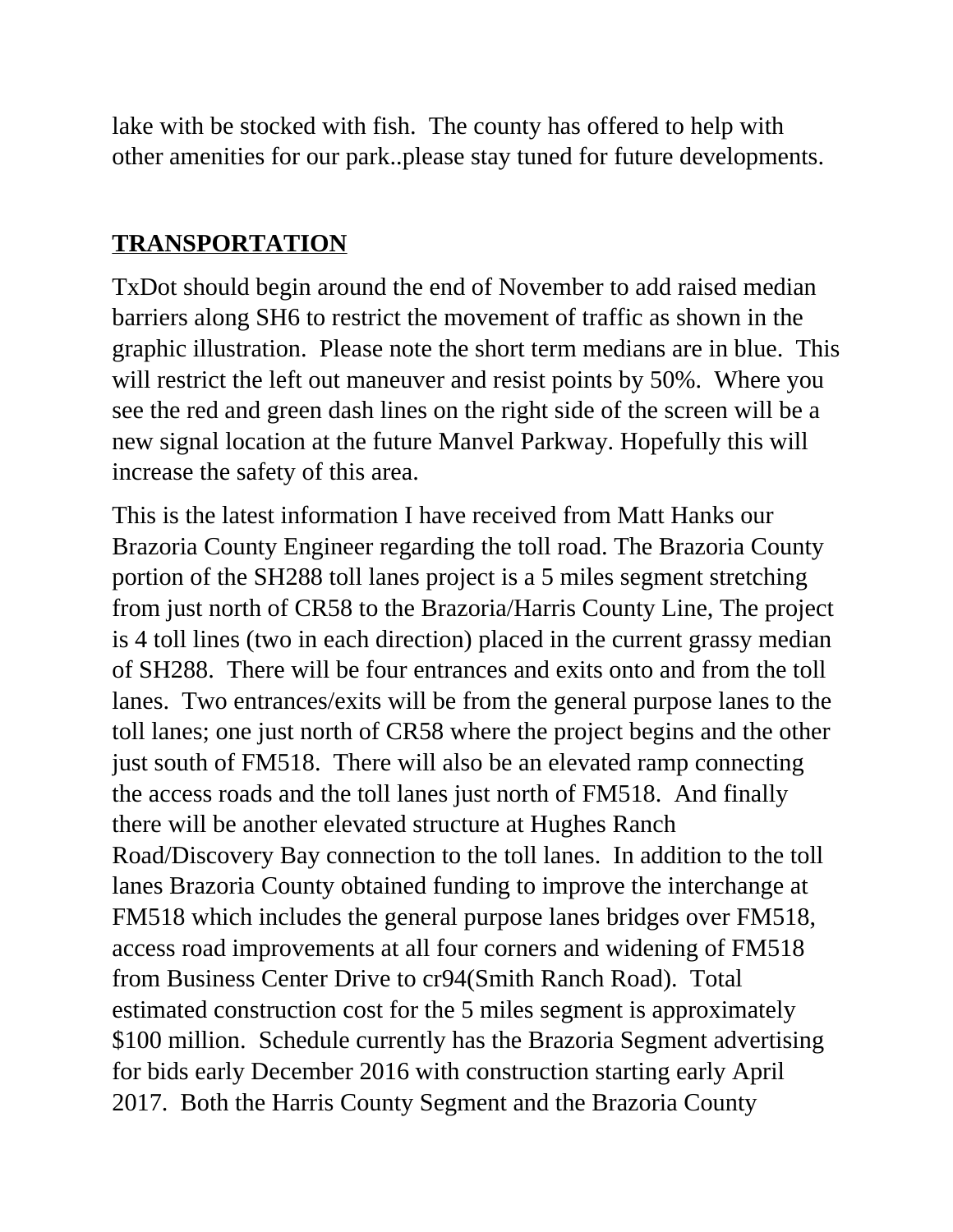Segment should be open for traffic roughly the same time which is estimated to be July 2019.

# **MEDC PROJECTS**

A this time, I invite Karen Kinlaw to come forward and bring you up to date on all the projects MEDC have teamed up with the city to spur on economic growth

# **FINANCE**

Our last year's adopted budget for 2015-2016 was \$6,745,068.00

This year's adopted budget for 2016-2017 is \$14,826,282.00.

This includes \$6.6 million in capital projects for:

- 1. Water line replacement
- 2. Wastewater line improvements
- 3. Elevated water storage tank
- 4. Funds to buy surface water rights
- 5. Engineering for our regional wastewater treatment plant

The total tax rate of \$0.57 per \$100 of assessed value with the general fund is a reduction of \$0.01 from last year's \$0.58 tax rate. This is a fourteen year comparison on Ad Valorem tax levies

This is a slide of the sales tax trends since 2012. The chart reflects the actual sales tax with a conservative projection for this year. During 2016, the city experienced an increase of 13% in sales tax revenues over the previous year.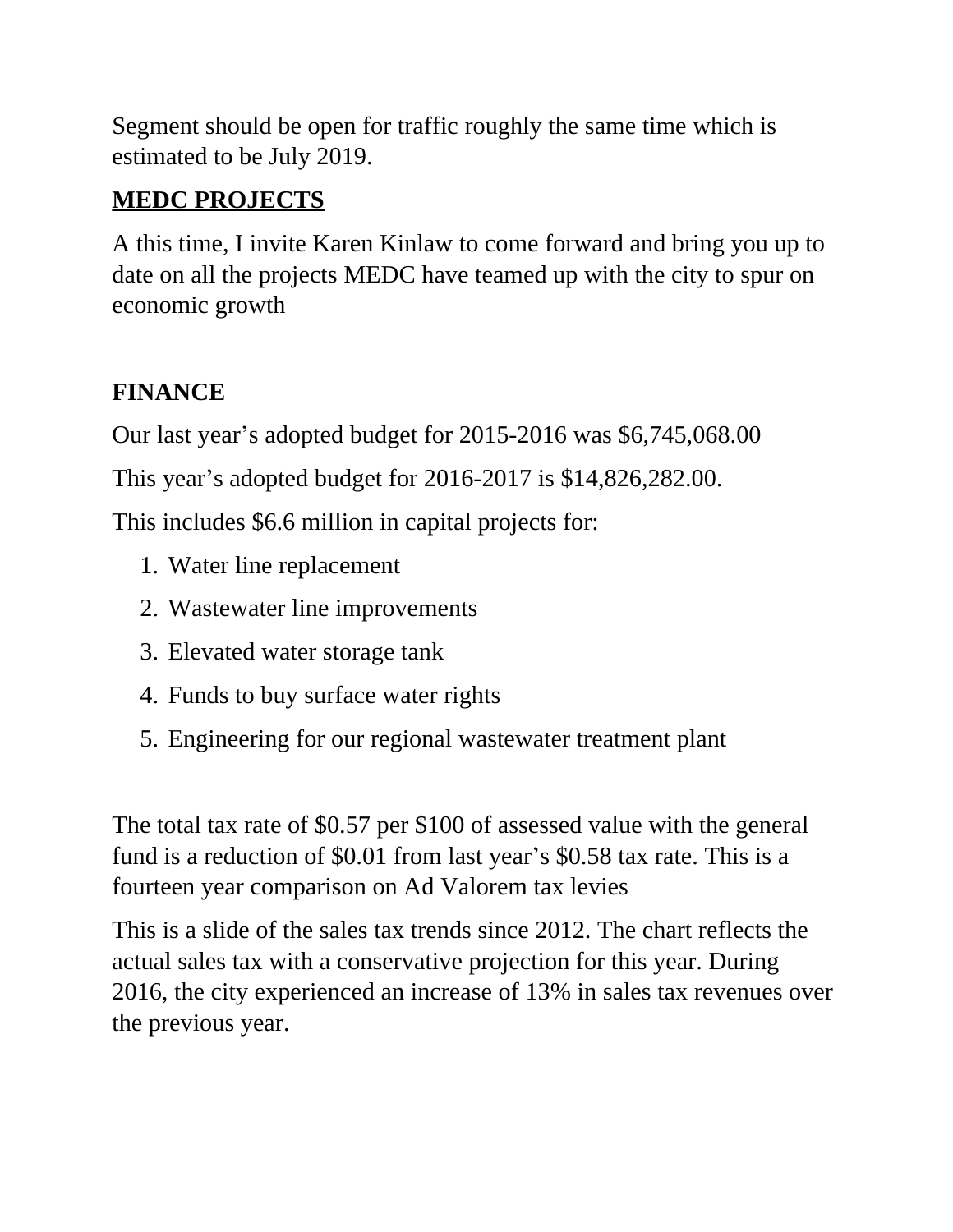### **HOTEL TAX FUND**

Last years projected end of the year's budget was \$342, 074.00

The proposed budget for 2017 is \$403,149.00. The Hotel Occupancy Tax Fund provides for the accounting of taxes collected from the two hotel within the city. This fund is designated as a Special Revenue Fund.

# **POLICE DEPARTMENT**

Our police department is growing under the leadership of Chief Keith Taylor. We now have a staff of 22 including dispatch and a fleet of 9 cars .

## **PUBLIC WORKS INCLUDING WATER AND SEWER**

- 1. 89 new connections to the water system….total connections 474
- 2. 7,000 linear feet of new water lines
- 3. 5,832 linear feet of sanitary sewer lines
- 4. 10,800 linear feet of culverts
- 5. 11, 600 linear feet of pavement and drainage
- 6. Increased our fleet with a John Deere Road Grader and 2 new pickup trucks

# **OUR FUTURE**

We have begun two important projects regarding the future of our city:

1. A master-planned water study being done by HDR.